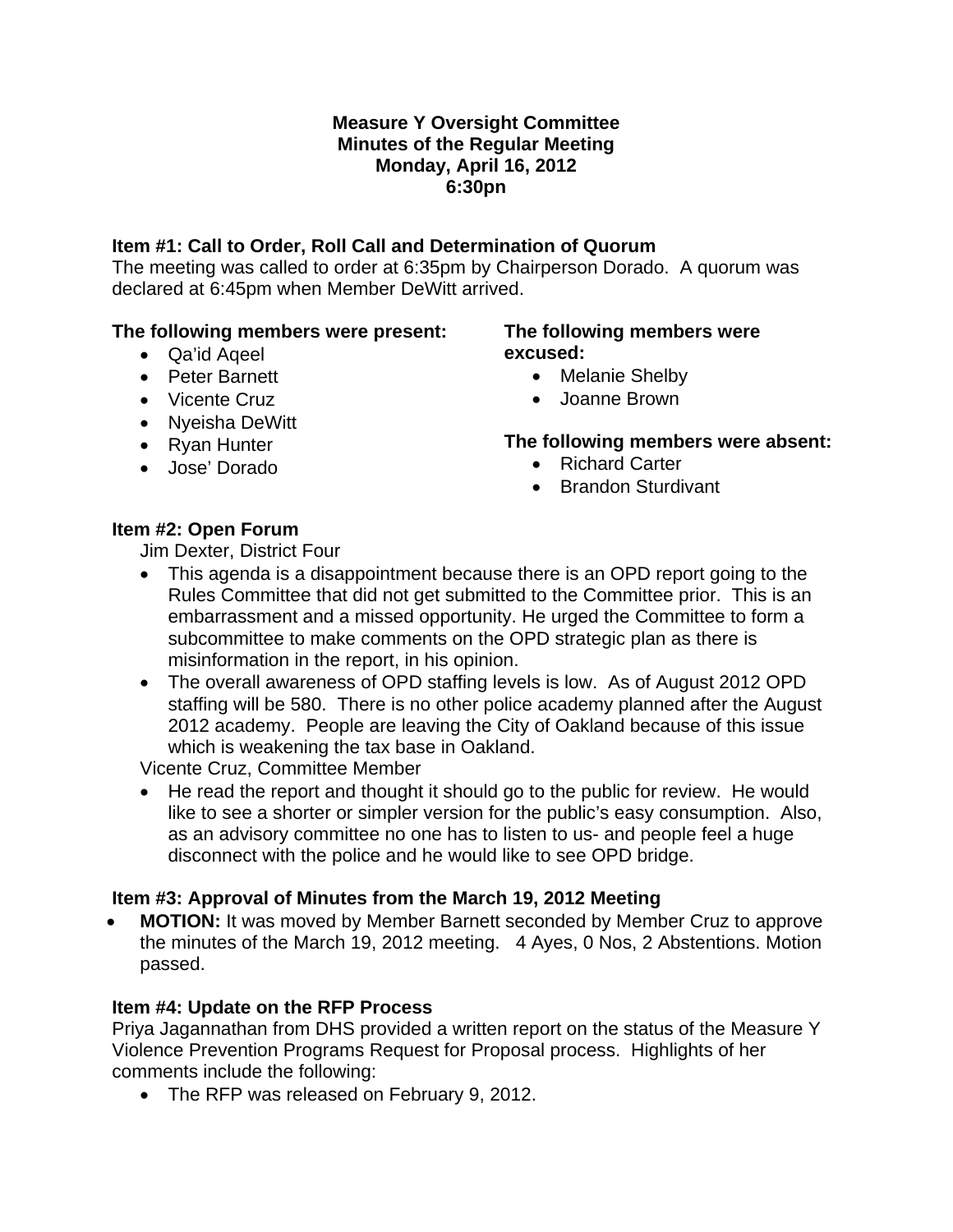- It included \$4.9 million for 12 different program strategies.
- The RFP application was entirely on line.
- They held a bidders conference on February 16, 2012 with over 77 agencies in attendance.
- Over 101 letters of intent were received.
- DHS held technical assistance sessions.
- Full proposals were due on March  $16<sup>th</sup>$  and 55 proposals were received.
- Review panels are currently being held. Panels are made up of diverse individuals with expertise in the areas they are reviewing.
- A package of recommendations will come to the Committee on May 7th and to Public Safety Committee on May 20, 2012.
- The last page is the list of applicant-organizations. A Committee member commented that it would be helpful to include the strategy which organization is applying for.

## **Item #5: Breakdown of PSO Hours**

Lt Hamilton was not present.

## **Item #6: Coliseum Parking Surcharge – Closed Session Issue**

Mark Morodomi from the City Attorney's Office provided a written legal opinion on this issue at the last meeting. He was requested attend this meeting to walk through the opinion with the Committee. The issue was whether or not the MY Oversight Committee can meet in closed session to discuss the coliseum parking issue. The conclusion, in short, was that because the Measure Y Oversight Committee is not a party to the County of Alameda V. City of Oakland litigation, it cannot meet in closed session to discuss the case.

#### **Item #7: 2012 Measure Y Mid-Year Violence Prevention Programs report and Matched Data summaries for 2009-2011 from Resource Development Associates**

Patricia Bennett and staff from RDA provided highlights of the report through a PowerPoint presentation, which was designed to answer the question: Did clients avoid further criminal/juvenile justice involvement and re-engage with school after participating in Measure Y Programs?

- The 2009-11 matched data summaries document individual client outcomes related to factors correlated to improved public safety and violence prevention, including recidivism and school engagement.
- A Committee member said it would be helpful to have a definition of the risk levels (i.e. low, medium, high). RDA responded that the scale is from 1 to 30, and 15 is the average level for Measure Y participants.
- Committee members asked if there was data by risk level. RDA was not sure if the State analyzes their data by risk level. But RDA has a chart that shows a breakdown by risk level and it shows that high risk youth recidivate at higher rates.
- Regarding the charts showing the percentage breakdown for truancy and suspensions in the PowerPoint presentation, Committee members said these tables were not in the report and it would be helpful if they were.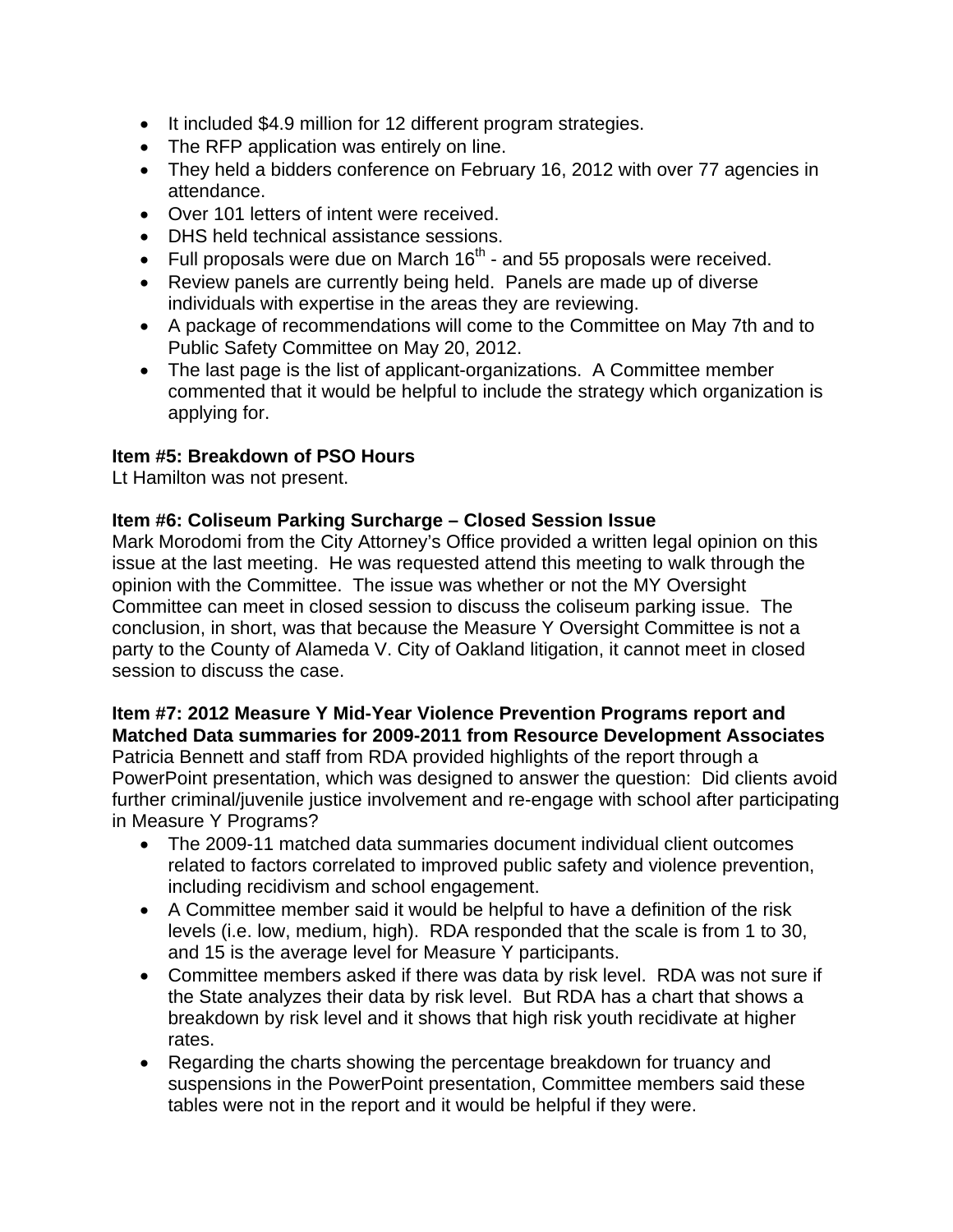- Committee members said it is difficult to compare programs and can RDA develop a risk scale across programs to normalize the data. RDA said they are not sure if risk scores are appropriate for predictive modeling. It is not an exact scale and it may not be all about the risk level. It is also about what services are provided and what happens in the person's larger environment. It would be better to compare it to the national or state recidivism level which is at 65%.
- Committee members said it would be helpful to do this for evaluation purposes. For example, they wanted to know how many people would have recidivated if they had never done a Measure Y program. The data is in there, and if it was normalized, Committee members would know the answer to this question.
- Pat Bennett from RDA said she would discuss normalizing the data with her staff and get back to the Committee.
- Members acknowledged getting the report early so they had enough time to read it and prepare.
- **MOTION:** It was moved by Member Bennett and seconded by Member Aqeel to receive the report. 6 Ayes, O Nos, 0 Abstentions. Motion passes.

## **Item #8: SARA Database**

Lt Alexander, Special Resources Officer, BFO 2, gave a PowerPoint presentation on the SARA Database 1.1 and how it aligns with the SARA problem solving model of Scan, Analysis, Response and Assessment. The presentation included screen shots of the database-forms that officers fill out. The presentation also walked the Committee through a project to illustrate how the database functions. He also demonstrated how the database has the ability to search by various items including: NCPC, beat, new project, incident nature, project source, etc. There are structured questions in the database that helps the PSO drill down to the problem, identify the stakeholders, the causes of the problem, and tentative/final goals, etc. A log of work in each phase is also included.

- Lt Alexander said that in his opinion, a 2.0 version needs to be done and that we need a maintenance contract for the current version. It could work on tablets and could be shown in real time.
- In response to questions from the Committee members, Lt Alexander responded that the consolidating of the beats from 57 to 35 works well for his PSOs.
- In response to questions from the Committee members, Lt Alexander responded, that regarding familiarity with Measure Y support services, the PSO are not quite where we need them to be. However, with the school officers coming on board we will build pathways to improve this. He said that OPD already works well with Kevin Grant and the Outreach Workers, however.
- Pat Bennett from RDA commented that initially, 3 years ago, when RDA proposed their evaluation design they assumed a holistic and collaborative Measure Y design with all the stakeholders working together to lift up the entire effort. This has not happened and RDA continues to urge it as the evaluators. Committee members concurred that OPD, Fire, and all the violence prevention grantees need to come together to coordinate and collaborate so the work is integrated.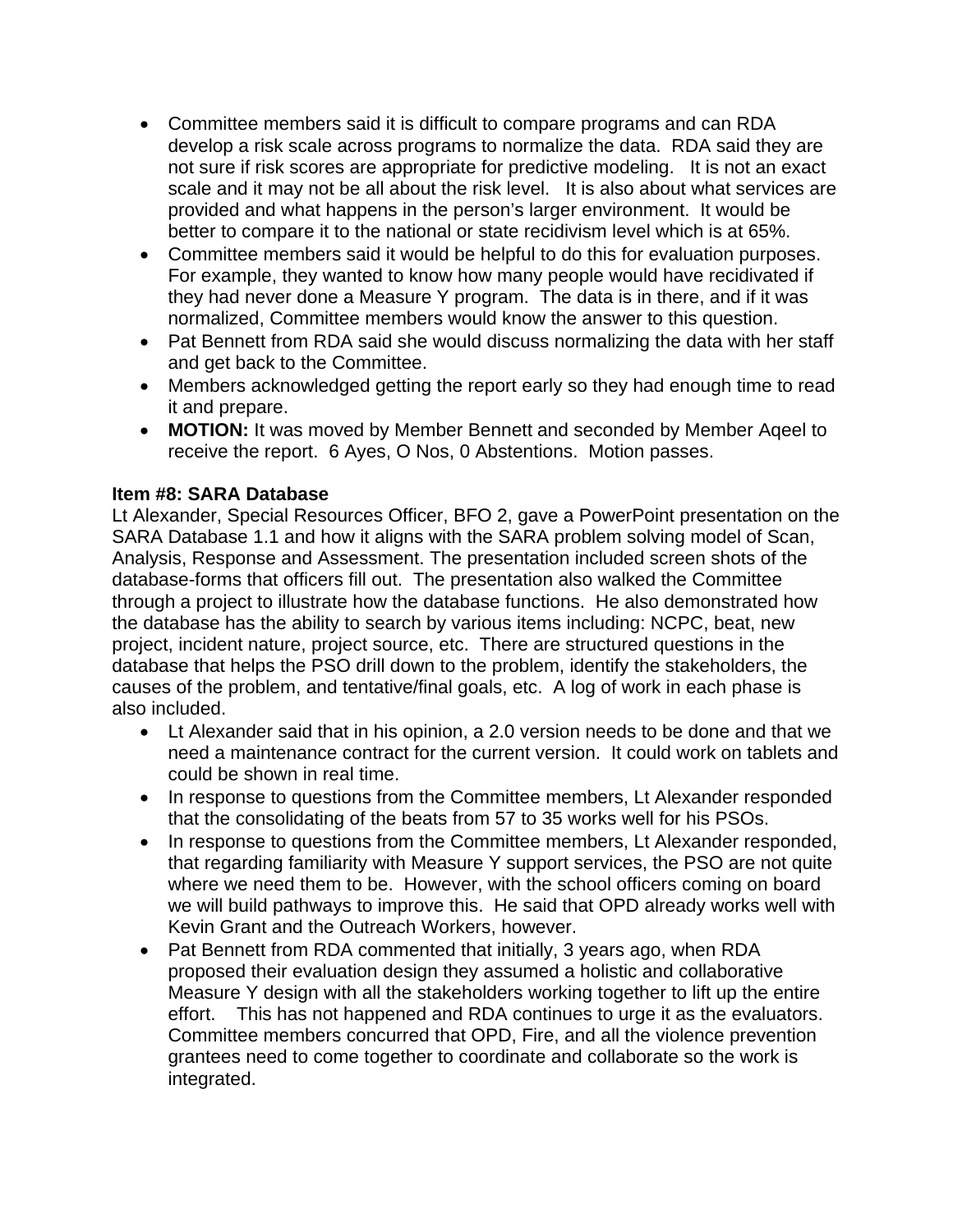- It was suggested that a Summit for all the Measure Y partners, the City, and the community would be a good way to raise awareness of the resources and program and the work that is being done. It was suggested that this would make a good topic for the retreat agenda.
- It was commented by a Committee member that it would be good if the SARA database was available to the public. It is not possible with this version, but it is a worthy goal.
- It was commented that the SARA Database could be a good tool in helping community members interface with PSOs. Using this database could help both the community and the PSO focus our efforts.

# **Item #9 State of Community Policing DC Breshears**

DC Breshears provided an overview of the state of community policing. He complimented Lt Alexander on his work with the PSOS and the PSO beat presentations that are now given at NCPC meetings. Highlights of his presentation included:

- A review of current OPD staffing levels: there are 661 officers total, some of these officers are discretionary (Measure Y officers, grant funded school officers, etc) so that leaves 407 non-discretionary officers free to deploy. Of this, 66 are injured, leaving 341 officers department wide.
- When the number of beats was reduced from 57 to 35, some of the PSTs were loaned to CRT positions to work in partnership with the PSOs on violent crime reduction. Because OPD doesn't have specialized units any more, this was the most effective way to help each beat out with tactical support. OPD is looking at transitioning the CRTs back to PSOs in the near future. However, with additional officers coming in via the COPPS grant, OPD could move to create permanent CRTs and the Committee will be consulted.
- Chief Breshears reviewed the crime statistics and said a tremendous improvement has been made through the use of the CRTs. Although this week's total part one stats are up the overall trend is down.
- In response to a question, Chief Breshears said that OPD is responding to the increase in burglaries through the the PSOs and other anti-burglary operations going on in the city – including the use of informants.
- In response to a question, Chief Breshears said that OPD officers are armed when they go into schools as they are a uniformed presence, however the mentors are not.
- Lt Alexander commented that one component of the OPD crime reduction plan is to disrupt gang activity. This effort impacts shootings also. PSOs work closely with the CRTs on this.
- The 25 school based officers, who are funded through a Federal COPPS grant funded, will be under OPD and will be in the Youth and Family Services Division. OPD works closely with OUSD. These officers can develop a program for the safe passage of students to and from school. This program could involve residents, seniors, businesses like Comcast who are in the neighborhoods, etc. Member DeWitt commented that the beatification of the neighborhoods so the students have a pleasant walk to school would help students feel better about going to school.